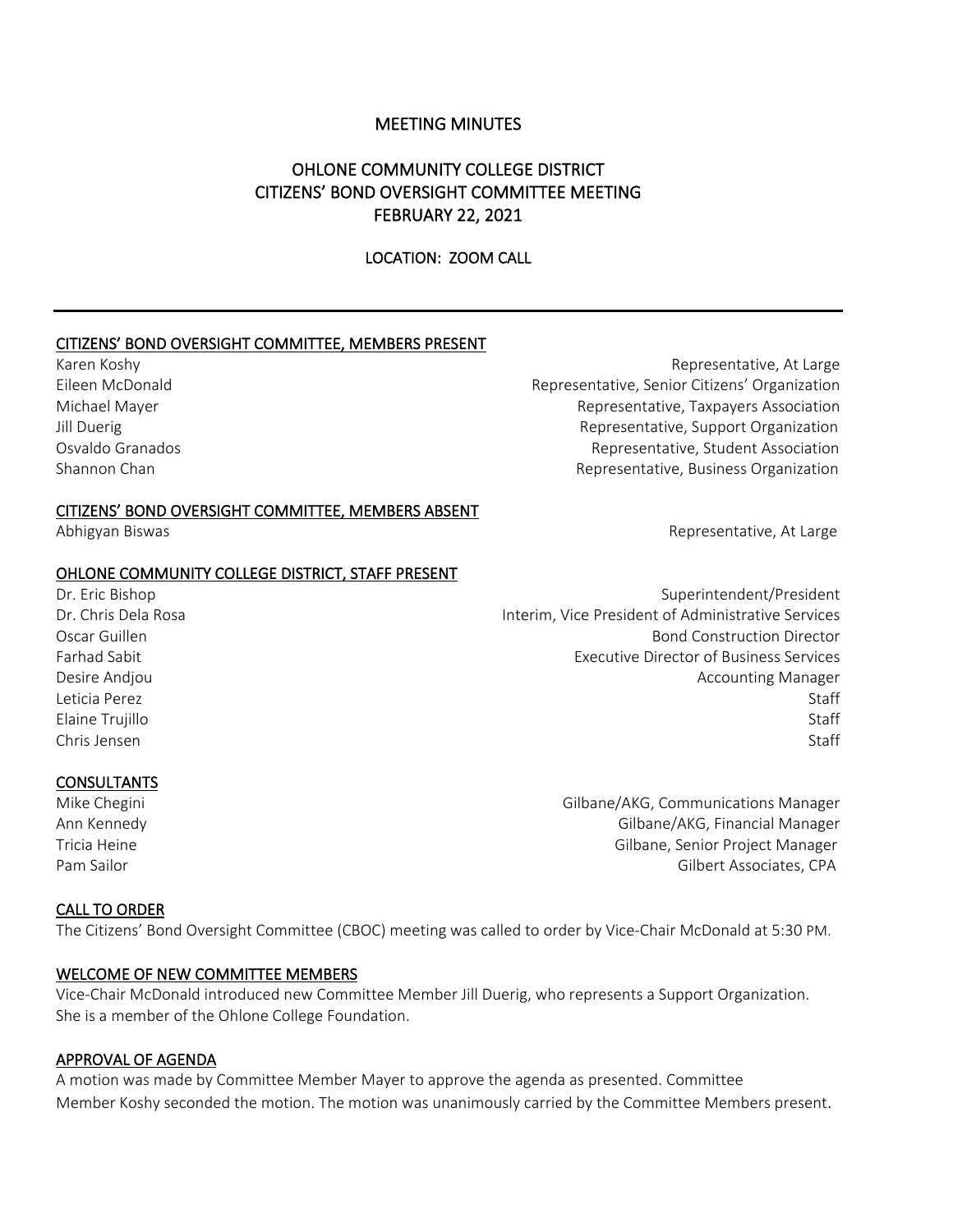### APPROVAL OF MINUTES

Committee Member Mayer made a motion to approve the minutes from the previous meeting that took place on September 28, 2020. Committee Member Chan seconded the motion. Committee Member Duerig abstained. The motion was unanimously carried by all Committee members present.

## COMMITTEE MEMBERS ATTENDANCE REPORT

Vice-Chair McDonald presented the attendance report to the Committee. The Committee expressed no concerns or changes.

## RECOGNITION OF SERVICE

Dr. Dela Rosa recognized Committee Members Michael Mayer and Rakesh Sharma for their years of service to the Committee. Dr. Sharma has been with CBOC since the passing of Measure G, taking the required break between terms. Michael Mayer has been with us since the middle of the ACB construction back in 2019 and saw the full completion of it. The District thanks you both for your service and commitment.

## ELECTION FO CHAIR AND VICE-CHAIR

Committee Member Duerig made a motion to nominate Eileen McDonald as Chair. The motion was seconded by Committee Member Mayer. Chair McDonald nominated Jill Duerig as Vice-Chair. The motion was seconded by Committee Member Mayer. The motions were unanimously carried by all Committee members present.

## COMMUNICATIONS FROM COMMITTEE MEMBERS

Chair McDonald briefly informed the Committee that in the K-12 education area many vaccines have been administered to teachers and essential workers this last week. The county office is working hard to help schools to reopen safely and to protect our teachers.

At this point, Chair McDonald lost audio and new Vice-Chair Duerig took over the meeting.

### COMMUNICATIONS FROM STAFF

Superintendent/President Dr. Bishop provided a brief update, which included the following:

- Classes are to remain primarily online for the spring semester
- Summer classes will have a gradual phasing in of in person teaching
- Staff is evaluating and making adjustments to maximize safety
- Currently, athletic teams have begun conditioning on campus
- We have opened a study Center and have been offering student services
- Measure G is finishing up many projects that have been completed faster due to the pedestrian free campus

# COMMUNICATIONS FROM THE PUBLIC

There were no communications from the public.

# REVIEW OF ANNUAL FINANCIAL & PERFORMANCE AUDITS – GILBERT ASSOCIATES

Pam Sailor from the audit firm Gilbert Associates presented the Committee with the 2019-2020 Financial and Performance audits. An unmodified opinion has been given to Ohlone, which is the highest opinion that can be received. For additional, in depth information please see the reports.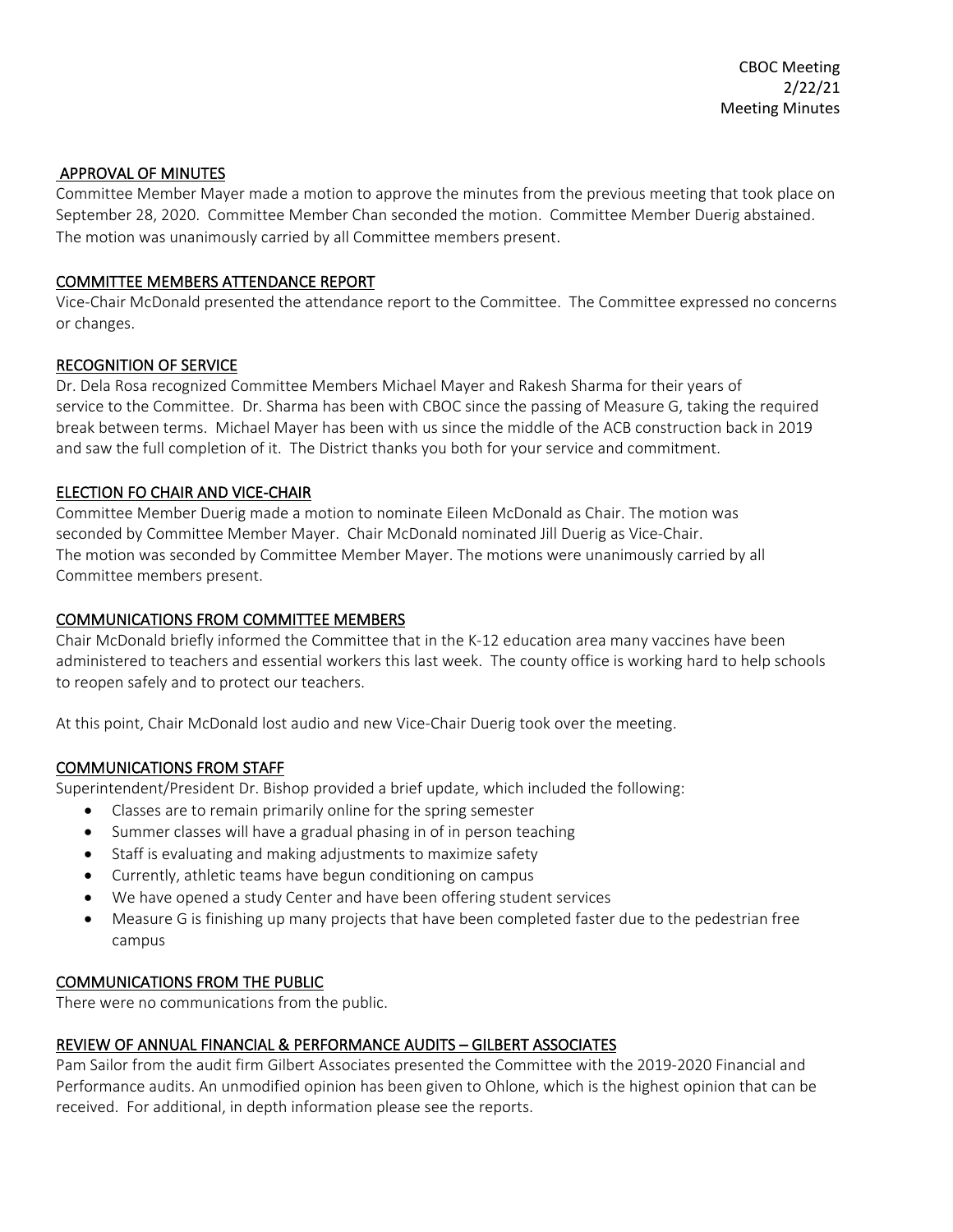Ms. Sailor explained the main objective of the audit is to make sure the District is following the guidelines. Page 3 of the performance audit explains the procedures that were performed by the audit, which were the review of random expense reports and invoices. The firm tested \$36M of the \$41.7M total expenditures, or 87% of all expenses. The report verified the proceeds from the bond sale were deposited in an appropriate debt service fund and a capital outlay projects fund and were used for the intended purpose.

*Shannon Chan – Funds were not used for administrative salaries, or only for some? Pam Sailor – Salaries are paid for staff that directly work with the bond. Farhad Sabit – Yes, that is correct. Salaries and benefits get approved by the Board of Trustees in July.* 

# REVIEW AND APPROVAL OF THE FY2019-2020 ANNUAL REPORT

Mr. Chegini from AKG thanked Karen and Michael for their participation in the development of the annual report. He then presented the Fiscal Year 2019-2020 Annual Report on Measure G (as of June 30, 2020). Expenditures and budgets are listed by category. The format is the same as in previous years; pie graphs change to reflect fiscal year budgets, expenditures, and a featured projects section. Once the report is finalized, there will be a print friendly version. The Annual Report will be presented to the Board of Trustees on 3/10/21 by the Committee Chair. There were no questions or edits.

Committee Member Chan made the motion accept the FY2019-2020 Annual Report. The motion was seconded by Chair McDonald. The motion was unanimously carried by all Committee members present.

## PROJECT UPDATES

Ms. Heine from Gilbane presented updates/status of projects on campus. Completed projects include the ACB and Building 9 pathway. Below is a list of current and upcoming projects:

- Fremont Geothermal Ground Loop Phase-2
- Parking, Road and Site Improvements
- Renovate Building 5 (biggest project right now)
- Small Capital Improvements
- Campus Way-finding Signage
- Instructional Technology PH 3

Ms. Heine addressed Dr. Sharma's question from the last meeting as to whether Renewable Energy Generation (PH2) was on the original bond list. It was, as Project 9103, which was consolidated with Project 9101 in 2012.

*Shannon Chan – How was the wrapping up of projects during this pandemic? Did it present any challenges?*

*Tricia Heine – Following all CDC guidelines, which included masks, social distancing, and checking in, it really did not affect our progress.* 

*Jill Duerig – Does the geothermal tie into solar? Is it a common grid, how does that work? Tricia Heine – No, it ties to the ACB central utility plant.*

# FINANCIAL UPDATE & BOND LIST REVISION

Ms. Kennedy from AKG provided a brief overview on financial reports for the quarter ending 12/31/20. She pointed out the 6% remaining bond fund, and that the program is winding down. On the Quarterly Summary